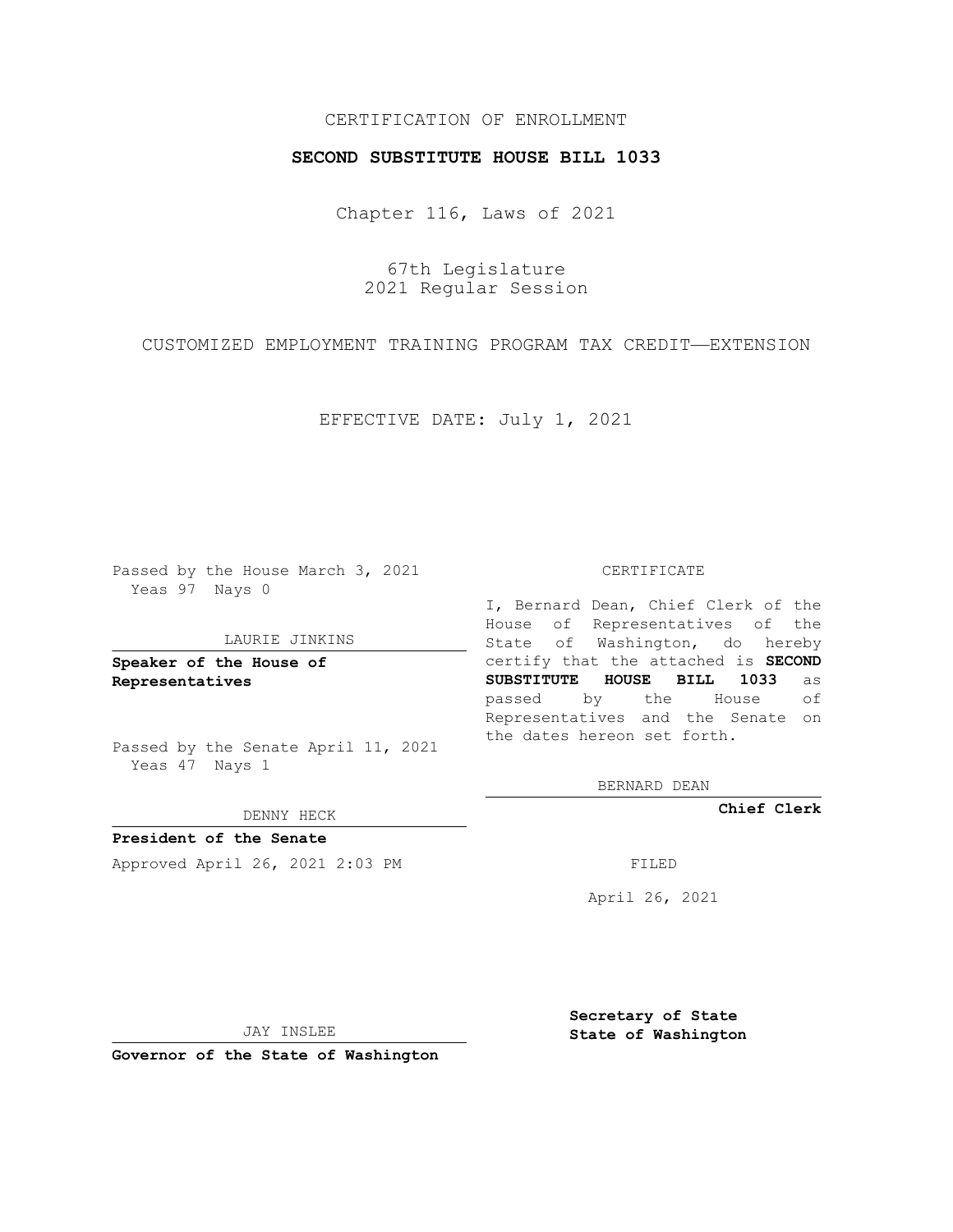## **SECOND SUBSTITUTE HOUSE BILL 1033**

Passed Legislature - 2021 Regular Session

**State of Washington 67th Legislature 2021 Regular Session**

By House Finance (originally sponsored by Representatives Leavitt, Boehnke, Bronoske, Santos, Paul, and Orwall)

READ FIRST TIME 02/22/21.

 AN ACT Relating to the Washington customized employment training program; amending RCW 82.04.449; creating new sections; providing an 3 effective date; and declaring an emergency.

BE IT ENACTED BY THE LEGISLATURE OF THE STATE OF WASHINGTON:

 NEW SECTION. **Sec. 1.** The legislature finds that due to the COVID-19 pandemic, there is new urgency for employer-affordable programs supporting worker training. It is the objective of the legislature to aid in the recruiting, retaining, and expanding of existing small businesses in Washington by extending the expiration of the customized employment training program tax credit to July 1, 11 2026.

 NEW SECTION. **Sec. 2.** (1) This section is the tax preference performance statement for the tax preference contained in section 3, 14 chapter . . ., Laws of 2021 (section 3 of this act). This performance statement is only intended to be used for subsequent evaluation of the tax preference. It is not intended to create a private right of action by any party or to be used to determine eligibility for preferential tax treatment.

 (2) The legislature categorizes this tax preference as one intended to accomplish a general purpose, to provide customized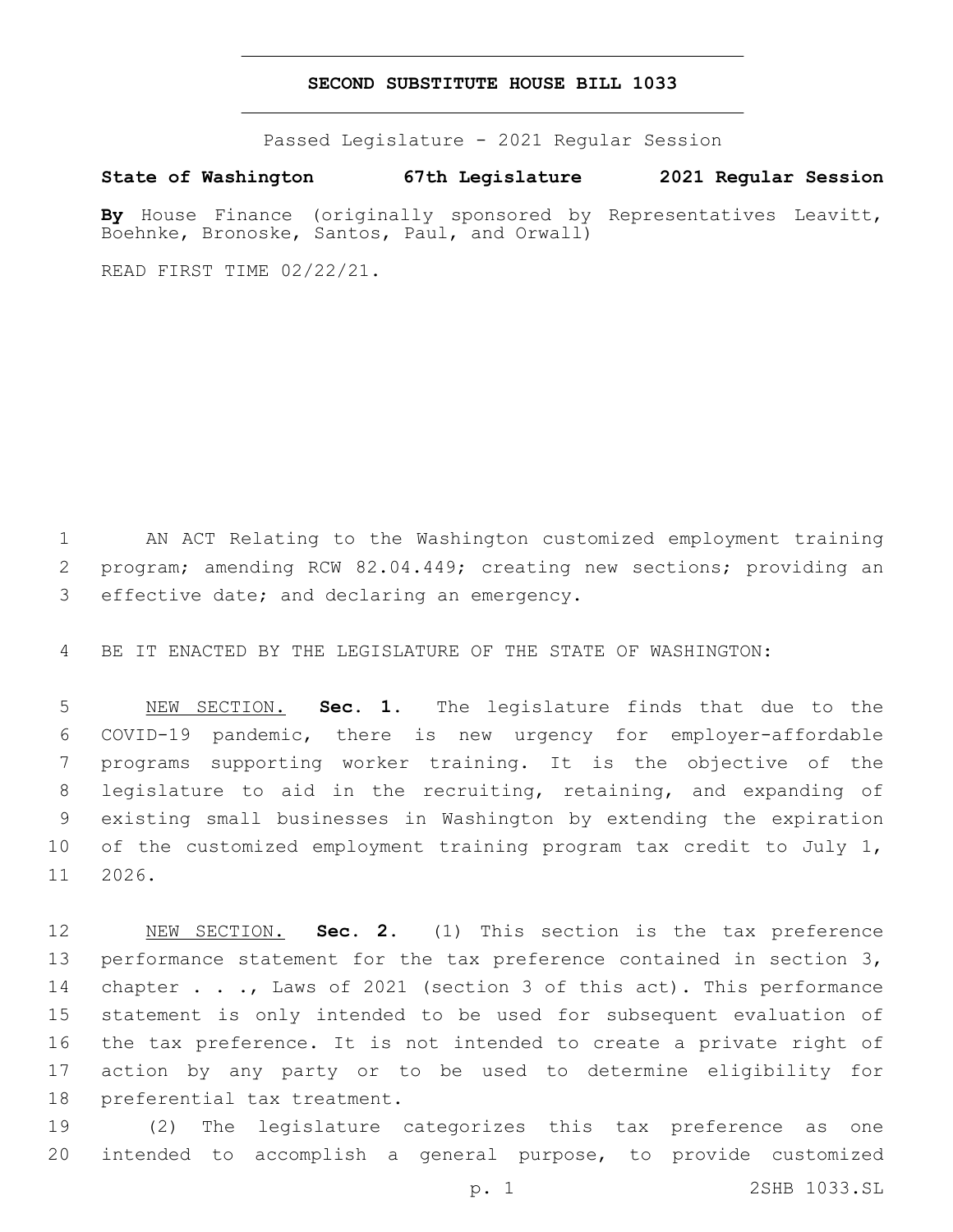workforce development and skill development training that enhance worker skill sets.2

 (3) It is the legislature's specific public policy objective to provide customized training assistance that retains and expands 5 existing businesses in Washington.

 (4) If a review finds that 75 percent of participating businesses complete the training and repay the customized employment training program loan, then the legislature intends to extend the expiration 9 date of this tax preference.

 (5) In order to obtain the data necessary to perform the review in subsection (4) of this section, the joint legislative audit and review committee may refer to any data collected by the state.

 **Sec. 3.** RCW 82.04.449 and 2017 c 135 s 20 are each amended to read as follows:14

 (1) In computing the tax imposed under this chapter, a credit is allowed for participants in the Washington customized employment training program created in RCW 28B.67.020. The credit allowed under 18 this section is equal to  $((f\text{iff}\psi))$  50 percent of the value of a participant's payments to the employment training finance account created in RCW 28B.67.030. If a participant in the program does not meet the requirements of RCW 28B.67.020(2)(b)(ii), the participant must remit to the department the value of any credits taken plus interest. The credit earned by a participant in one calendar year may be carried over to be credited against taxes incurred in a subsequent calendar year. No credit may be allowed for repayment of training allowances received from the Washington customized employment training program on or after July 1, ((2021)) 2026.

 (2) A person claiming the credit provided in this section must file a complete annual tax performance report with the department 30 under RCW 82.32.534.

 (3) By December 31, 2024, the college board, as defined in RCW 28B.50.030, shall submit to the higher education committees of the legislature a report on:

(a) Industries supported by the program;

# (b) The geographical location of companies utilizing the program;

(c) The number of employees trained;

(d) The types of occupations included in the training;

 (e) The wages of employees trained prior to program entrance and 39 the wage growth one year after training;